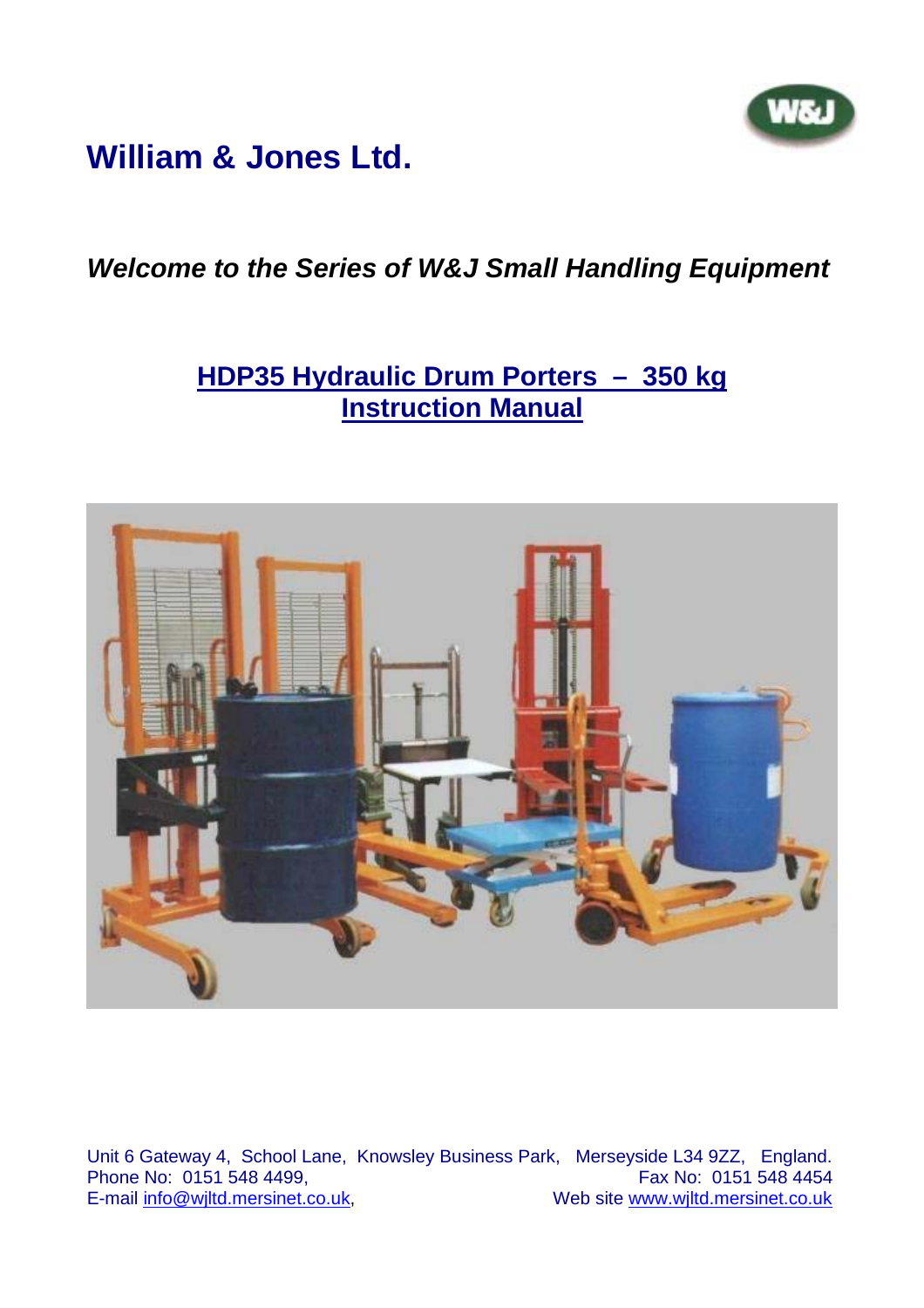

## **Instruction Manual**

| <b>SECTION</b> | <b>CONTENTS</b>                  |
|----------------|----------------------------------|
| 1              | Introduction                     |
| $\overline{2}$ | Loading and the Use of Equipment |
| 3              | <b>Routine Maintenance</b>       |
| 3.1            | <b>Brake</b>                     |
| 3.2            | Castors/Wheels                   |
| 3.3            | Hydraulic Cylinder and Oil Seal  |
| 3.4            | Lubrication                      |
| 3.5            | Clean                            |
| 3.6            | <b>Others</b>                    |
| 4              | <b>Coverage and Parts Supply</b> |

#### **DECLARATION OF CONFORMITY**

 This machine complies with the essential Health and Safety Requirements relating to the Design and Construction of Machinery as defined within "The Supply of Machinery (Safety) Regulations 1992"

Signed on Behalf of :

#### **WILLIAM & JONES LTD**

Director:

# **Hydraulic Drum Porter (Model HDP35)**

Unit 6 Gateway 4, School Lane, Knowsley Business Park, Merseyside L34 9ZZ, England. Phone No: 0151 548 4499,<br>
E-mail info@wiltd.mersinet.co.uk, Web site www.wiltd.mersinet.co.uk Web site www.wjltd.mersinet.co.uk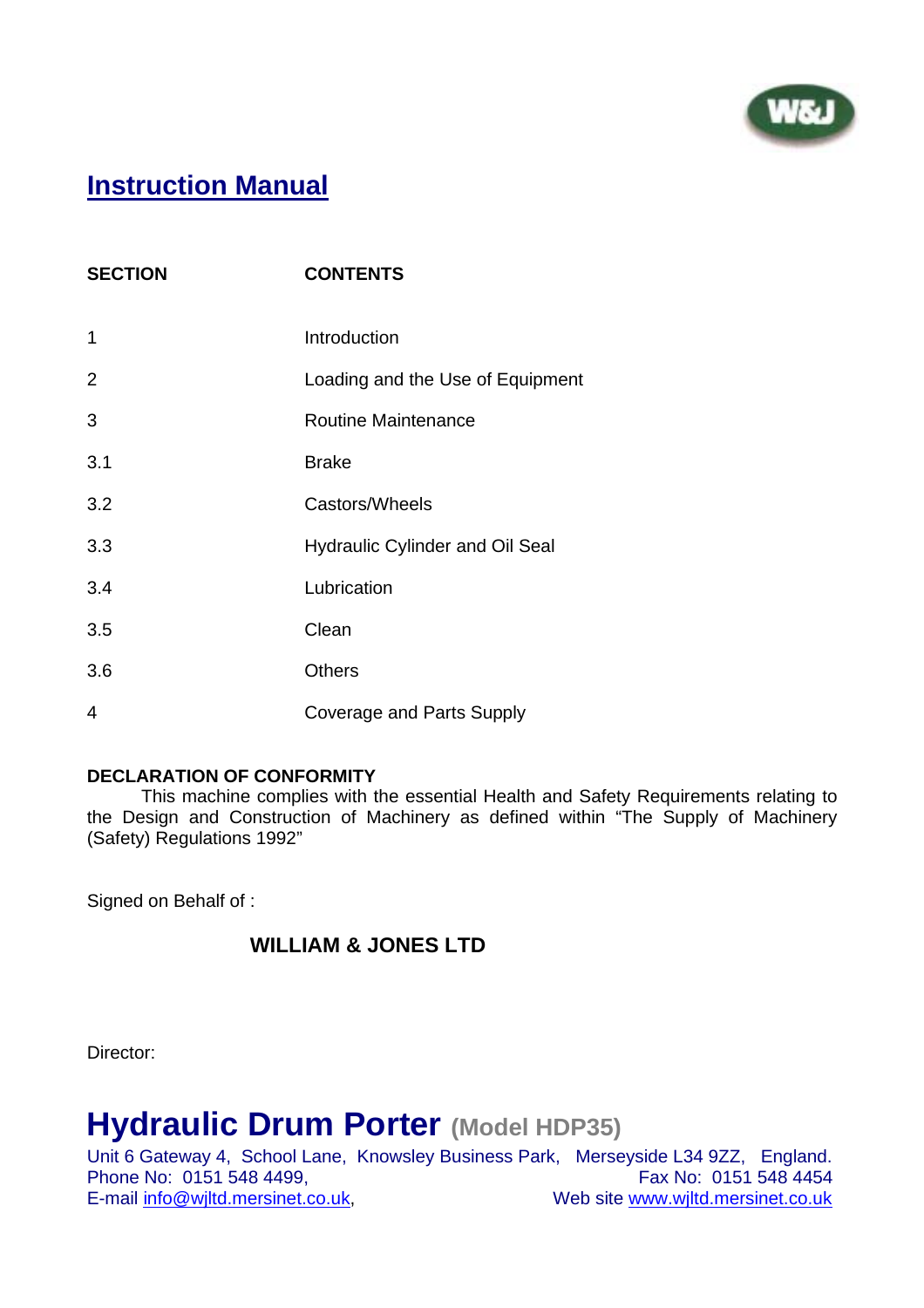

### **Introduction**

- **W&J Manual Drum Porter** Is Specially Designed for Lifting, Lowering, and Transporting Drums (ie., Steel, Plastic and Fibre Drums).
- Without Using Fork Lift Truck**, W&J Manual Drum Porter** Provides an Easy and Effective Method for Placing and/or Removing Drums on and from Pallets, Stillages, Scale…etc..
- **W&J Manual Drum Porter** Is Constructed Robust and Welded Steel.
- Drum Is Situated in Vertical Position and Gripping Unit Holds It Tightly. Hand Operated Handle for Lifting and/or Lowering. Heavy Duty Hydraulic System is Included for Safety Purpose.

#### **Memo**

- Cap. 350 kg
- Lifting Height 450 mm
- Hand Pump Hydraulic Lifting System
- Single Brakes Included as Standard
- Unladen Weight Approx. 80 kg

## **Hydraulic Drum Porter (Model HDP35)**

Unit 6 Gateway 4, School Lane, Knowsley Business Park, Merseyside L34 9ZZ, England. Phone No: 0151 548 4499. Fax No: 0151 548 4454 E-mail info@wjltd.mersinet.co.uk, Web site www.wjltd.mersinet.co.uk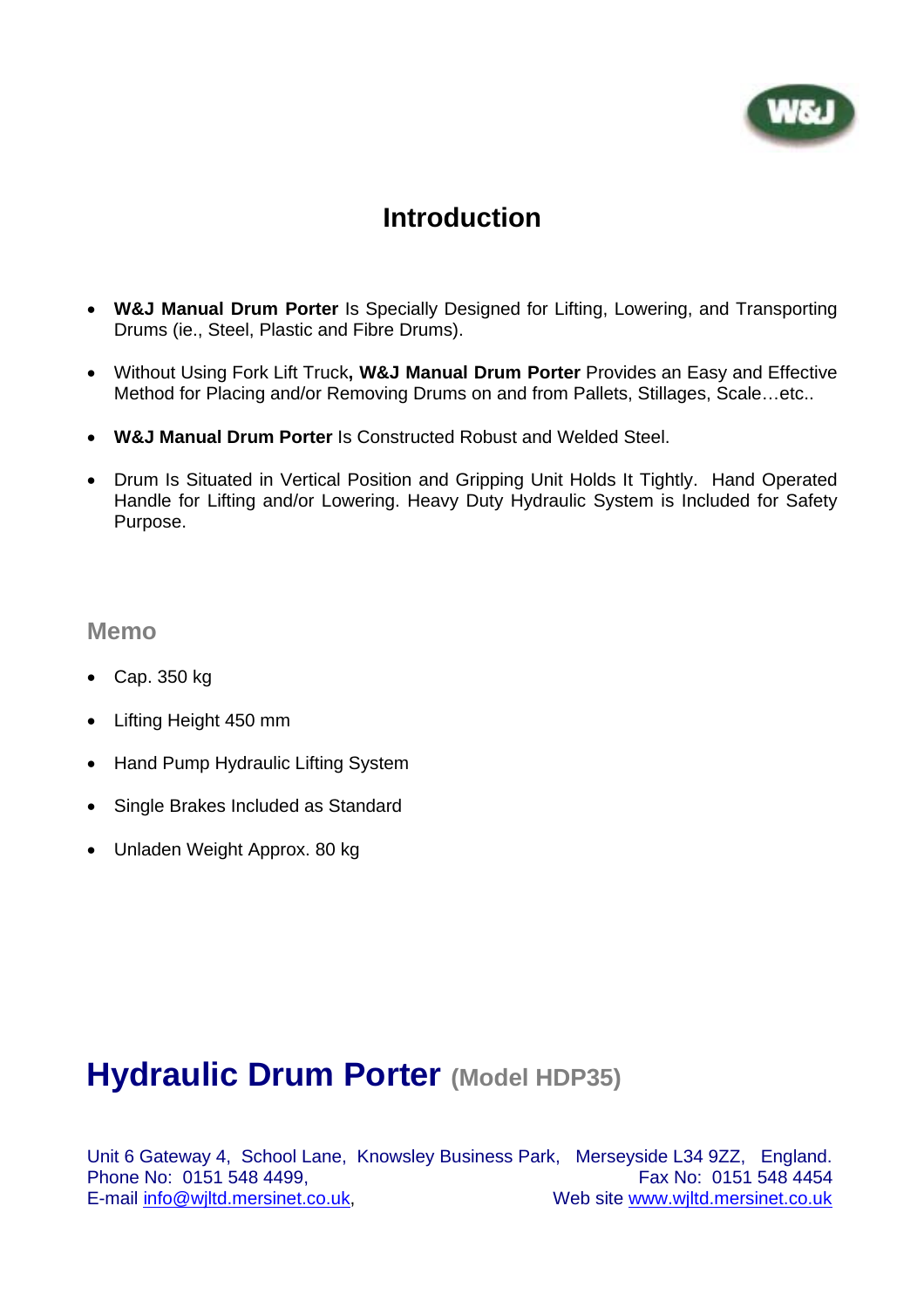

- **A** Gripping Unit
- **A1** Upper Gripping Valve
- **A2** Lower Gripping Valve
- **B** Mast
- **C** Hand Pump (For Lifting Drum)
- **D**  Push Handle
- **E** Release Knob
- **F** Hydraulic Cylinder
- **G** Brake
- **H** Swivel Castors Dia. 150 mm
- **I** Legs (Frame base)
- **J** Drum Base Support
- **K** Fixed Wheels Dia. 180 mm
- **L** Ring of Drum



## **Hydraulic Drum Porter (Model HDP35)**

Unit 6 Gateway 4, School Lane, Knowsley Business Park, Merseyside L34 9ZZ, England. Phone No: 0151 548 4499,<br>E-mail info@wiltd.mersinet.co.uk, Web site www.wjltd.mersinet.co.uk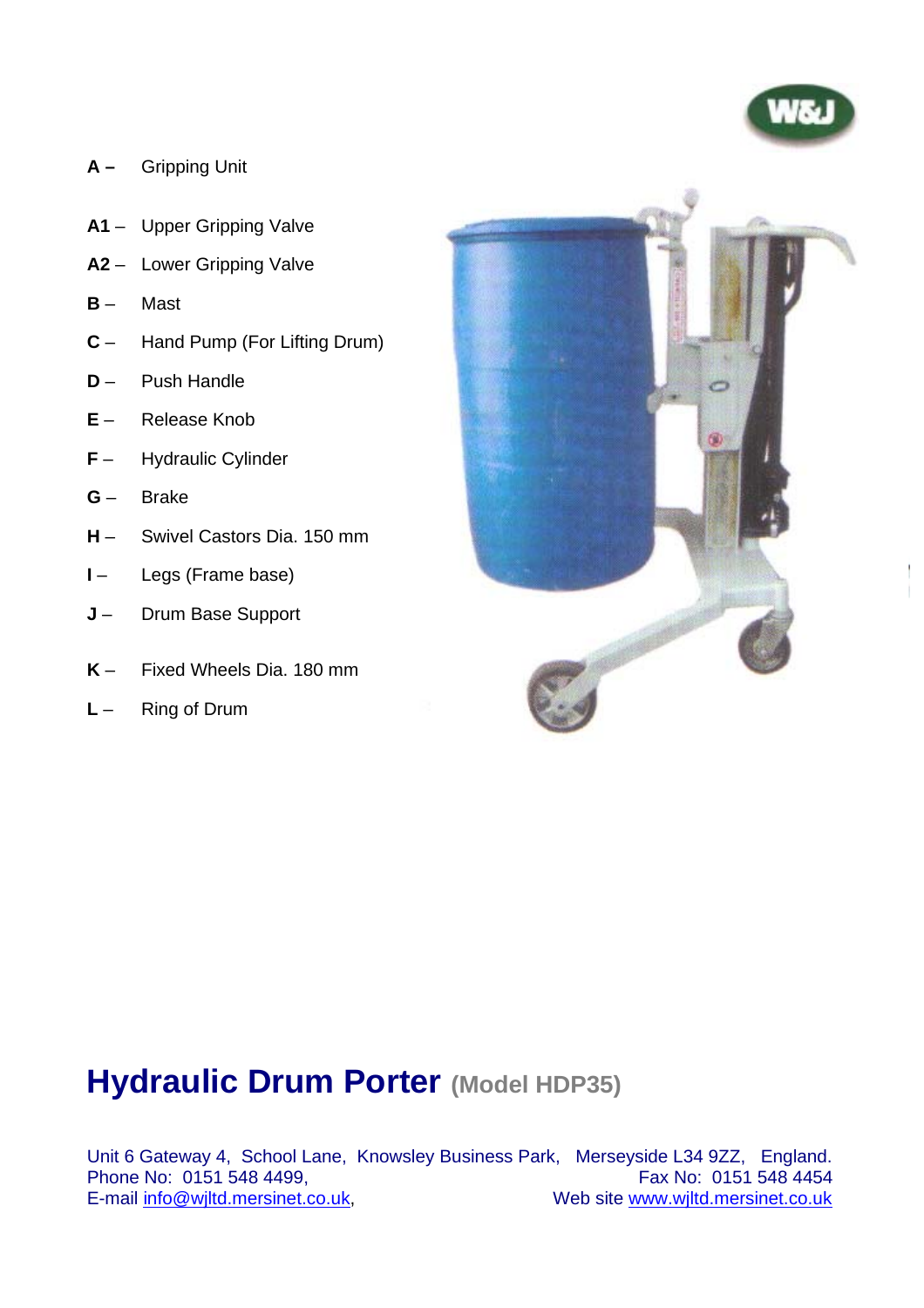

## **Operation Instructions**

#### *DO NOT AND ALWAYS:*

- Do not Overload Beyond Rated Capacity
- Do not Release the Release Knob Completely While Loading
- Always Use Brake System for Safety
- Always Operate the Drum Porter on Level Ground
- Always Ensure Load is Secured Before Moving
- Always Keep Drum in the Lower Level Position While Moving

#### *Lifting:*

- 1. Make Sure the Drum is in Vertical Position
- 2. Move Drum Porter Approaching the Drum
- 3. For Safety Secure Brake System Before any Operation
- 4. Descending the Release Lever in Hand Pump Handle **("C")**, Hand Pump **"C"** Until **"A1"** Higher than the Ring of Drum
- 5. Pull the Release Lever for Descending the Lift until **"A1"** Touch Ring of Drum
- 6. Hand Pump **"C"** Until **"A2"** Touch/Reach Ring of Drum (The Gripping Unit Will Grip to Ring of Drum Automatically)
- 7. Hand Pump **"C"** for Lifting Drum to the Required Height
- 8. Release Brake System Before Moving

*Lowering:* 

- 1. Secure Brake System Before Lowering
- 2. Pull the Release Lever for Lowering the Drum
- 3. Drum Will be Automatically Released While The Drum Touches the Ground
- 4. Move Drum Porter from the Drum Once **"A1"** and **"A2"** Release from Ring of Drum. Release Brake System for Moving

## **Hydraulic Drum Porter (Model HDP35)**

Unit 6 Gateway 4, School Lane, Knowsley Business Park, Merseyside L34 9ZZ, England. Phone No: 0151 548 4499. Fax No: 0151 548 4454 E-mail info@wiltd.mersinet.co.uk, Web site www.wiltd.mersinet.co.uk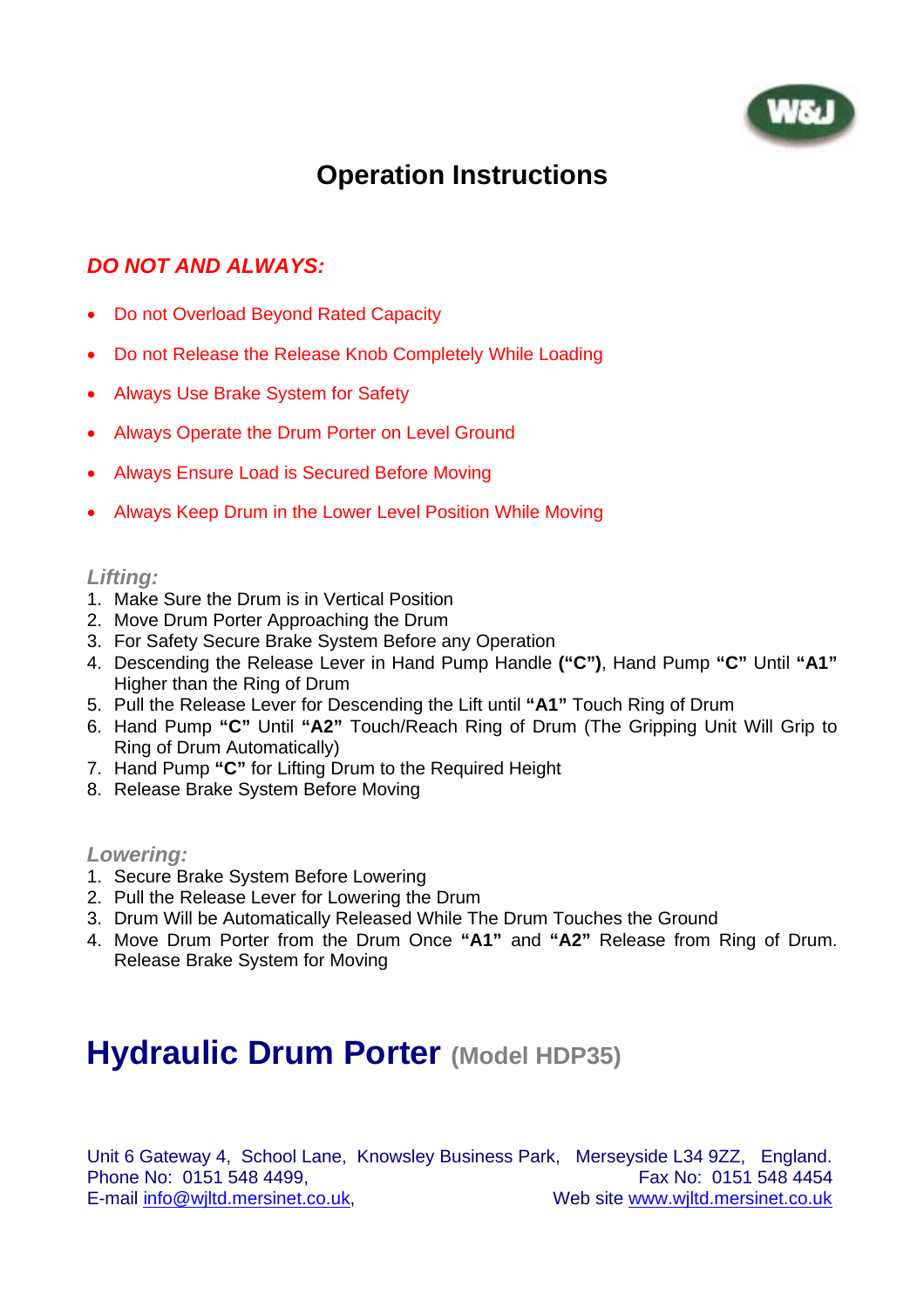

### **Routine Maintenance**

- **Brake –** Check Brake System Regularly and Make Sure Brake System Is Always in Working Condition.
- **Castors/Wheels** Check Castors/Wheels Regularly and Make Sure the they are in a Good Condition.

**Hydraulic Cylinder and Oil Seals –** Check If Any Oil is Leaking Regularly. **Replace Oil Seal If Necessary. Refill with Standard Hydraulic Oil such as Shell Tellus 27.** 

**Lubrication –** Brush a Little Amount of Grease Inside of Masts Every 3 Months.

**Clean –** Use Cloth or Paper Tower to Clean the Equipment

**Drum Gripping Unit –**Check Drum Gripping Unit Regularly and Make Sure the Gripping Unit is in a Working Condition.

## **Hydraulic Drum Porter (Model HDP35)**

### **Coverage and Parts Supply**

Unit 6 Gateway 4, School Lane, Knowsley Business Park, Merseyside L34 9ZZ, England. Phone No: 0151 548 4499. Fax No: 0151 548 4454 E-mail info@wjltd.mersinet.co.uk, Web site www.wjltd.mersinet.co.uk